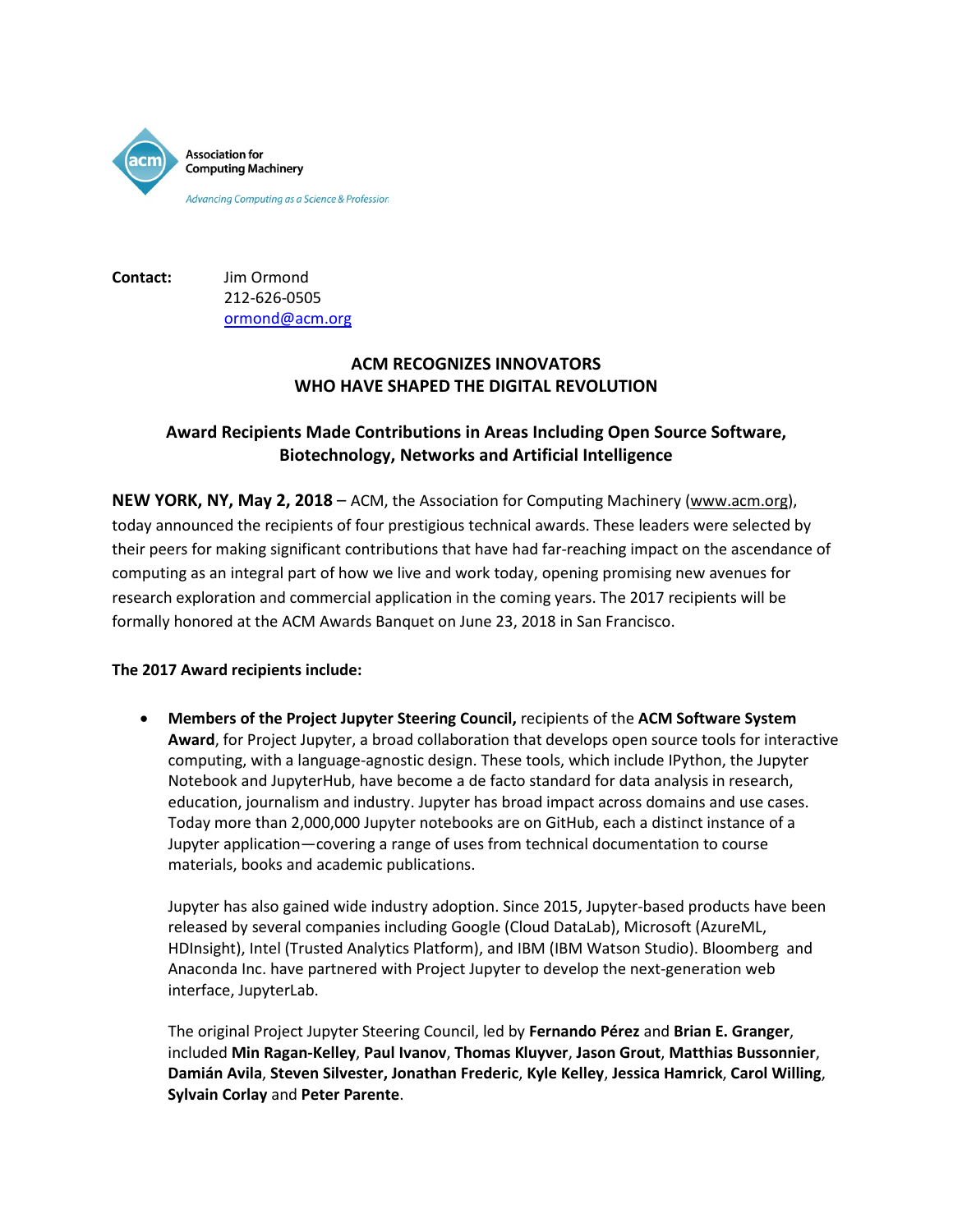*[The ACM Software System Award](http://awards.acm.org/software-system) is presented to an institution or individual(s) recognized for developing a software system that has had a lasting influence, reflected in contributions to concepts, in commercial acceptance, or both. The Software System Award carries a prize of \$35,000. Financial support for the Software System Award is provided by IBM.*

• **Amanda Randles**, recipient of the **ACM [Grace Murray Hopper Award](http://awards.acm.org/hopper/)** for developing HARVEY, a massively parallel fluid dynamics simulation capable of modeling the full human arterial system at subcellular resolution and fostering discoveries that will serve as a basis for improving the diagnosis, prevention, and treatment of human diseases. A focus of Randles's research has been in developing and applying high performance computing to biomedical problems. With HARVEY, she combined her knowledge of applied physics, computational methods and parallel computing to develop a physiologically accurate model of the movement of red blood cells throughout the body. The simulation mapped 500 billion fluid points using a supercomputer with 1.6 million cores (individual processors). HARVEY marked the first time a researcher had been able to effectively model the flow of blood at the cellular level. Randles is presently working with collaborators at the Dana Farber Cancer Institute and Harvard Medical School to extend the use of HARVEY to cancer biology and cardiovascular treatment planning. Randles's cross-disciplinary approach has helped to bridge the gap between the computer and the clinic translating computational results into actionable data physicians can use to improve patient outcomes.

*[The ACM Grace Murray Hopper Award](http://awards.acm.org/hopper) is given to the outstanding young computer professional of the year, selected on the basis of a single recent major technical or service contribution. This award is accompanied by a prize of \$35,000. The candidate must have been 35 years of age or less at the time the qualifying contribution was made. Financial support for this award is provided by Microsoft.* 

• **Scott Shenker**, recipient of the **ACM [Paris Kanellakis Theory and Practice Award](http://awards.acm.org/kanellakis/)** for pioneering contributions to fair queueing in packet-switching networks, which had a major impact on modern practice in computer communication. Shenker's work was fundamental to helping the internet grow from a tool used by a small community of researchers, to a staple of daily life that is used by billions of people. Since the internet was introduced, demand has grown for the ability of computer networks to transmit voice and data simultaneously. Traditionally, this was a challenge, as early networks were not designed to offer integrated services. Shenker was the first to develop the first practical fair queueing algorithm for packet-switching networks, which provided equitable access to transmission bandwidth for different grades of service quality. Many of the commercial routers that make up the internet today use Shenker's algorithms.

Shenker also developed a mathematical tool for rigorous network research, and introduced ideas for implementing "guaranteed" real-time services such as voice, video streaming and multicasts. Recently, Shenker has been involved in positing how to redesign the internet from the ground up. Software-defined networking (SDN) and software-defined internet architecture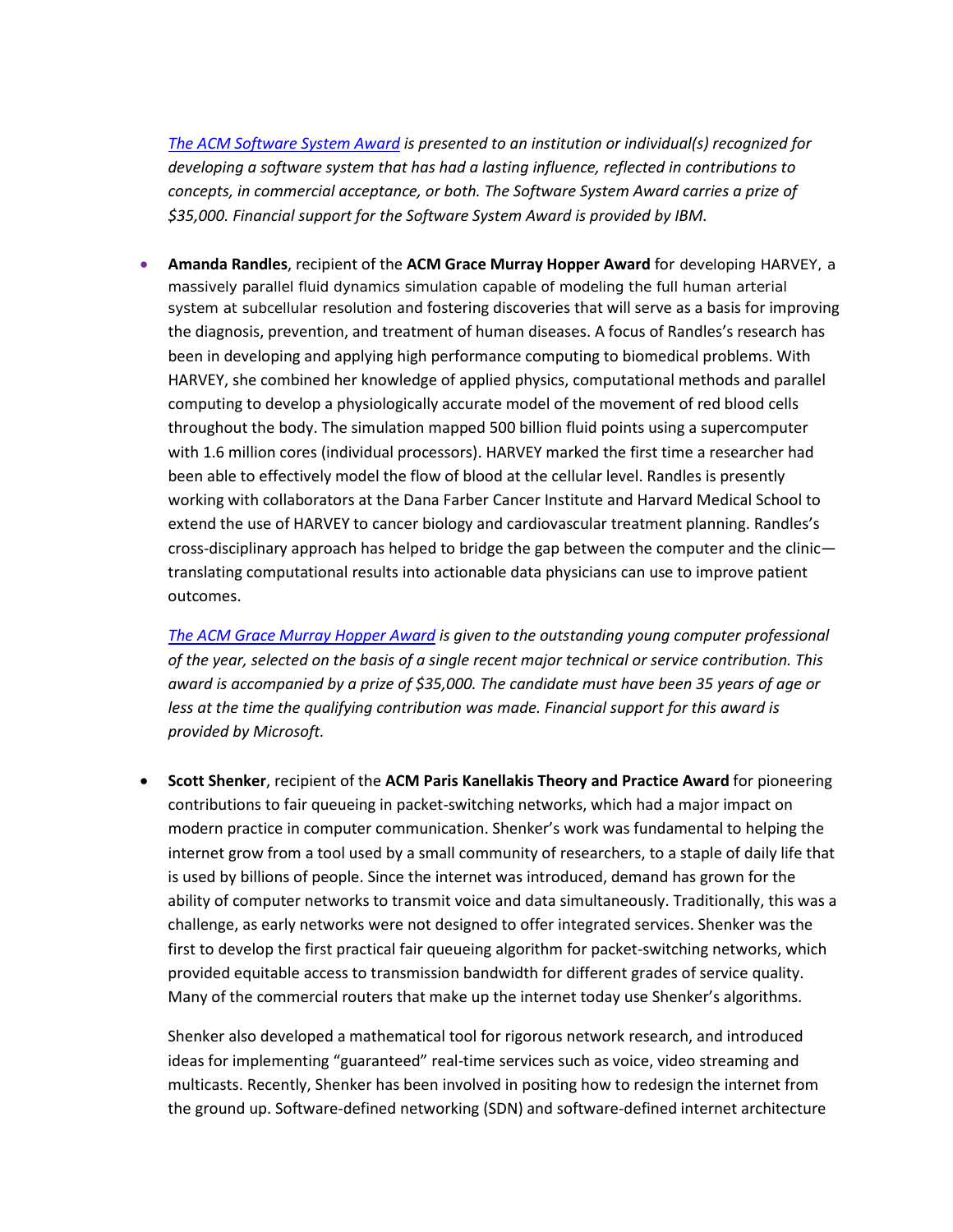(SDIA) are key ideas he developed as part of these inquiries. Researchers consider SDN and SDIA invaluable concepts for mapping out how to most effectively maintain and expand the internet in the coming years.

*[The ACM Paris Kanellakis Theory and Practice Award](http://awards.acm.org/kanellakis) honors specific theoretical accomplishments that have had a significant and demonstrable effect on the practice of computing. This award is accompanied by a prize of \$10,000 and is endowed by contributions from the Kanellakis family, with additional financial support provided by ACM's Special Interest Groups on Algorithms and Computation Theory (SIGACT), Design Automation (SIGDA), Management of Data (SIGMOD), and Programming Languages (SIGPLAN), the ACM SIG Projects Fund, and individual contributions.*

• **Margaret A. Boden**, recipient of the **ACM - [AAAI Allen Newell Award](http://awards.acm.org/newell/)** for contributions to the philosophy and historiography of cognitive science and artificial intelligence, particularly in the study of human creativity. For four decades, Boden has been one of the world's premiere thought leaders on the intersection of artificial intelligence, cognitive science and the humanities. Through insightful analyses, she was often the first to reveal surprising connections among disciplines, which she then outlined in a series of highly influential books. In two classic books—*Artificial Intelligence and Natural Man* (1977) and *The Creative Mind* (1990)*—*she introduced the idea of creative cognition, which inspired a generation of researchers and laid the foundation of computational creativity as a new subfield of artificial intelligence.

Boden's two-volume *Mind as Machine: A History of Cognitive Science* (2006) is a comprehensive survey of interdisciplinary work at the intersection of cognitive science and computation that highlights work in neuroscience, philosophy, biology, psychology, linguistics and computation. The book is considered a valuable reference for young researchers to explore what important work has already been undertaken in their field. *Mind as Machine* also begins with the provocative question: "When is a program not a program?" It is a fitting introduction to Boden, who has been raising important questions about the challenges and risks of artificial intelligence since the beginning of her career. After more than five decades in the field, Boden continues to be both prolific and relevant. Her most recent book *AI, Its Nature and Future* (2016) was described by *Nature* magazine as "a masterclass."

*The ACM - [AAAI Allen Newell Award](http://awards.acm.org/newell) is presented to an individual selected for career contributions that have breadth within computer science, or that bridge computer science and other disciplines. The Newell award is accompanied by a prize of \$10,000, provided by ACM and the Association for the Advancement of Artificial Intelligence (AAAI), and by individual contributions.*